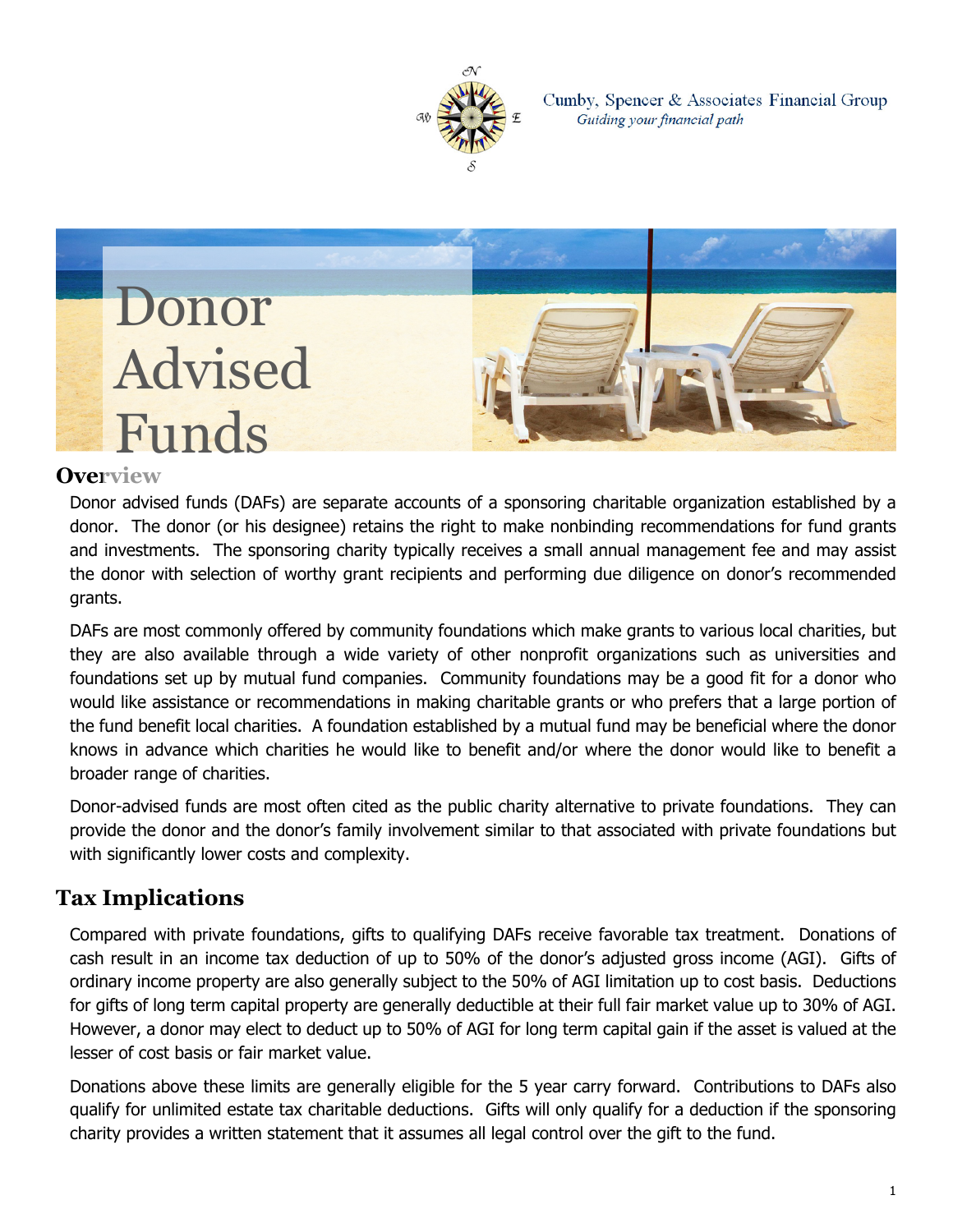#### **Requirements**

While DAFs are not subject to all of the restrictive private foundation rules, the following do apply.

- ♦ **Taxable Distributions:** DAFs may make grants to the sponsoring charity's general fund, other public charities (other than a supporting organization), private operating foundations, other DAFs, and in some cases, to a foreign charity or non-charitable organization for charitable purposes. However, any distributions from a DAF to a private individual are subject to an excise tax. This tax would also apply to distributions made to certain supporting organizations, foreign charities, and non-charitable organizations.
- ♦ **Prohibited Benefits:** Excise taxes will apply to any donor, donor advisor, or any person related to either who recommends a distribution which provides more than an incidental benefit to such person. Additional tax may also apply to a fund manager who approves such a distribution.
- ♦ **Excess Benefit Transactions:** Any grant, loan, compensation or other payment made to a donor, his advisors, or a party related to either will be subject to excise tax regardless of whether it was made in relation to services provided. (Compare with private foundations which may pay reasonable compensation to donors, advisors, and their family.) If a party in question provides services to the charity, any compensation should come from the sponsoring charity rather than the DAF.
- ♦ **Excess Business Holdings:** Like private foundations, DAFs are generally prohibited from owning more than 20% of a corporation or other business entity. (Exception: DAFs have 5 years to dispose of excess business holdings that were received by gift or bequest before a penalty is triggered.)

### **Advantages and Disadvantages**

Compared to private foundations, the donor's right to control the use of funds is limited. While the donor may make recommendations for grants, the charity has ultimate control and may place restrictions on issues such as timing and amount of grants.

Donor advised funds are generally very simple to understand and use. While the supporting organization may impose annual administrative fees on DAFs, costs are significantly lower than that of a private foundation and there is generally no need to enlist the services of legal advisors.

DAFs can be set up fairly quickly, which can be very useful for end-of-year tax planning. (Some DAFs can even be set up online). This is especially true where a donor needs an immediate income tax deduction, but needs time to decide which charities to benefit. The process to obtain tax-exempt status for a private foundation can take anywhere from 3 to 6 months.

DAFs are a good charitable planning tool for donors who would like to make smaller-scale donations. Some DAFs have fund limits as low as \$5,000. The start-up costs alone associated with a private foundation can be \$15,000 or more.

Unlike private foundations, DAFs do not have a minimum annual distribution requirement. This may allow a donor more flexibility with regard to timing of gifts. However, some supporting organizations may have internal policies regarding minimum distributions for their DAFs.

While DAFs are subject to excise taxes on certain transactions, they are not subject to the private foundation taxes on investment income, self-dealing, failure to make qualifying distributions, and jeopardy investments.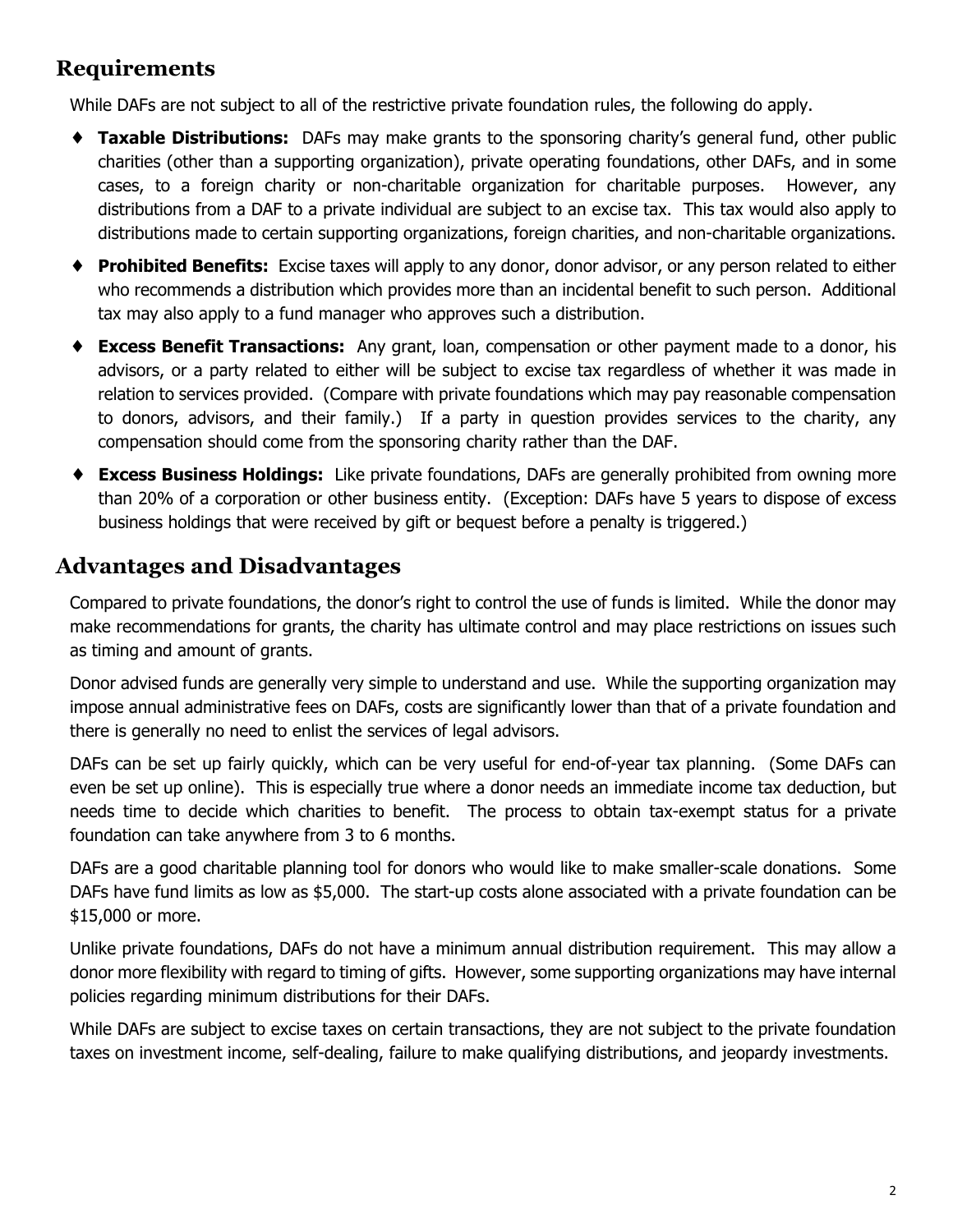